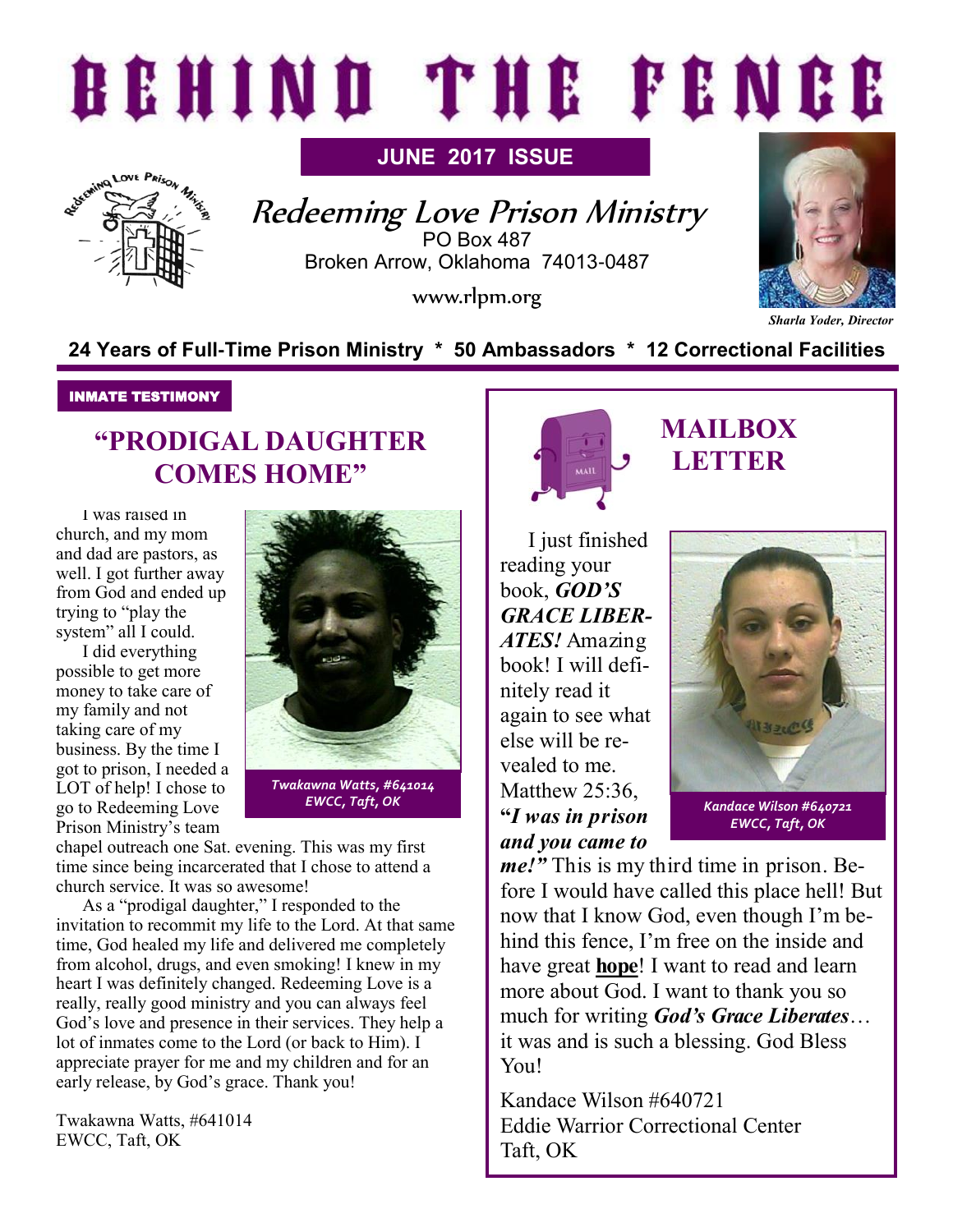## **HIGHLIGHTS: INSIDE A SPECIAL PRISON SERVICE!**

*by Sharla Yoder*

RLPM conducted two special Easter services recently: one at Jackie Brannon Men's Prison in McAlester, OK, on Easter Sunday evening, and one on the Saturday evening before Easter at Eddie Warrior (EWCC) Women's Prison. Since our (front page) inmate testimonies are from EWCC, I want to share more about what our Lord is doing there! It was a very exciting service! I had sent nice colored flyers to the prison several days ahead, which were posted on all housing units, letting the prisoners know about our special Easter service.

There were **165** inmates who came excitedly into the chapel as some of our ambassadors greeted them at the outer and inner doors. An upbeat CD was playing the song, *MY REDEEMER LIVES!* Because Brenda Toms, our praise and worship

leader, was unable to be there, we arranged for the inmate *SIGN CHOIR* to lead a song. It was titled, *COME! NOW IS THE TIME TO WORSHIP* (one of my favorites!). The choir used sign language and the rest of the ladies sang louder than you might expect.

> Next, I did some brief teaching about the finished work of Jesus at the cross and lead into an invitation for salvation. How we praise God that **13** of the inmates came forward to receive JESUS**!** After I gave an invitation for "backsliders" to return back to the Lord, there were **17** prisoners who came unashamedly to the front!

After we prayed for them, I gave an invitation, not only to the inmates who had come forward, but also to the others (already saved) to come forward to receive the infilling of the Holy Spirit. I explained some of the many benefits to receiving this powerful gift and new language. I invited all 11 of our ambassadors to join me to lay hands on all **35** prisoners who received the gift of the Holy Spirit, and spoke in tongues, all Glory to God!

After that, Ina Dilldine preached a 20 minute excellent and powerful message about *WHO JESUS IS AND WHAT HE CAME TO DO!* Our ambassadors then passed out the *communion elements* (we had prior security approval to take in) and received communion with our sisters *in remembrance of* Jesus' redemptive *(ultimate)* sacrifice of love at the cross!

The last part of the service was fun (funny, then serious). We had approval for Dot Coleman to bring in her (*notorious)* monkey puppet, *Paquito!* Although he is a monkey, (see photo), he wore rabbit ears trying to convince everyone that he was the Easter Bunny! When he was offered a carrot and some greens, he disgustedly declined, but gave his true identity away when he latched onto a banana instead! In closing, Dot used him to teach some very powerful scriptures and applications for the prisoners! It was a wonderful Easter celebration that will be long remembered. We *thank you* for sending us with your support, and we give God much praise and glory for a wonderful outreach!

*"Dot Coleman & Paquito"*







(Matthew 25:36)

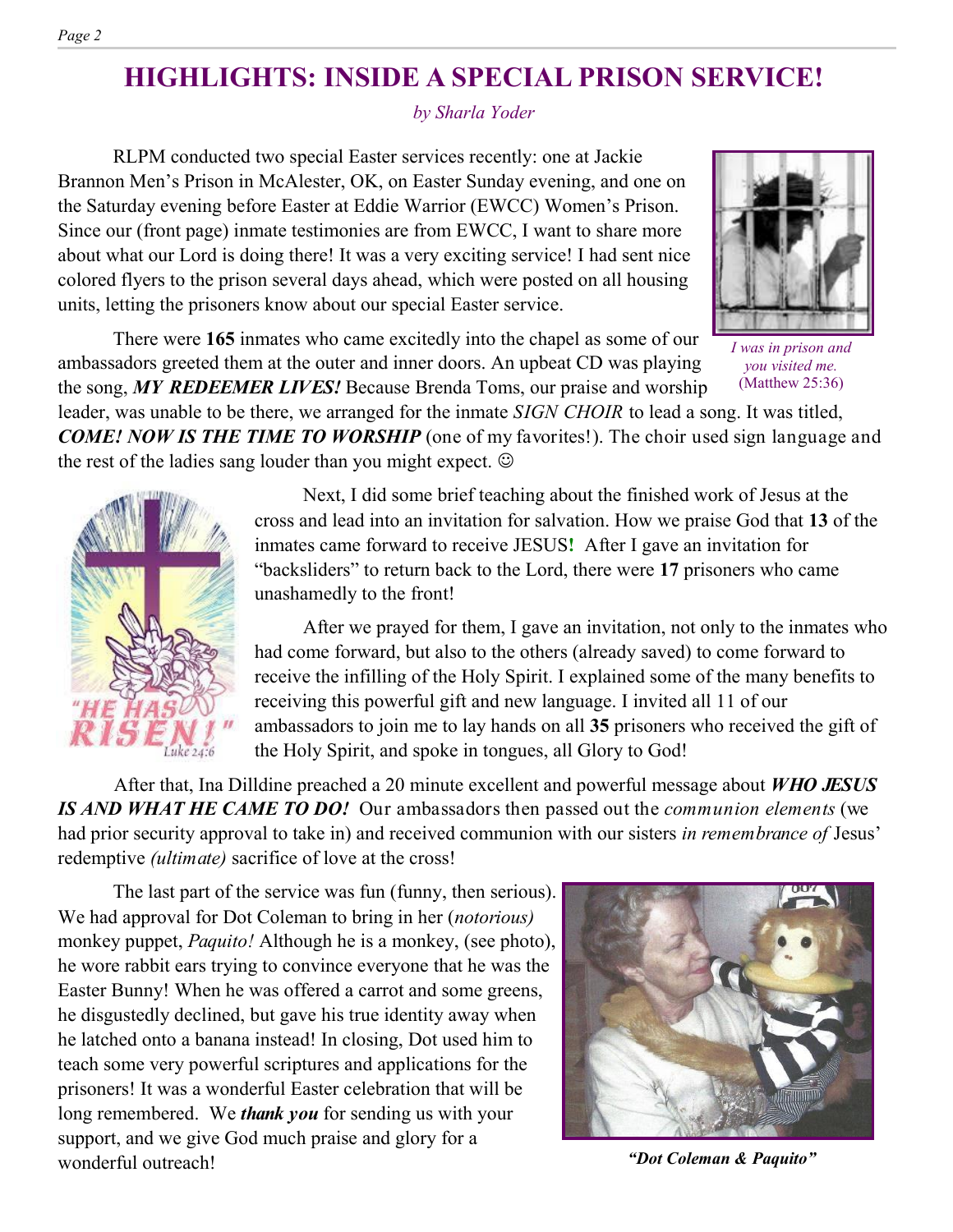## **HEART TO HEART**

*by Angie Davis*

Concerning giving to RLPM:

 $\ddot{\bullet}$ 

 $\ddot{\bullet}$ V  $\bullet$ 

 $\ddot{\bullet}$  $\bullet$  $\bullet$  $\bullet$ 

 $\bullet$ 

 $\bullet$ 

 $\bullet$ 

 $\ddot{\bullet}$ Ú V  $\ddot{\bullet}$ 

 $\bullet$  $\bullet$  $\bullet$ 

888

I am a partner, an ambassador, a volunteer office worker, and a board member of Redeeming Love Prison Ministry. I have known Sharla for over 30 years. Through the years it has been thrilling to watch this ministry that she founded 25 years ago! My husband and I were involved in home mission work, ministering to Native Americans. We define home missions as ministry to people groups who are of a different culture, sometimes a different language than our own, and one that cannot support those who minister to them. As we watched this prison ministry develop, we realized that it is also truly a home mission field.

Of course, Jesus admonished us to visit Him in prison. In Matthew 25:36 and 40 we read, "I was naked and you clothed Me; I was sick and you visited Me; I was in prison and you came to Me…Assuredly, I say to you, inasmuch as you did it to one of the least of these My brethren, you did it to Me."



*Angie Davis Partner/Ambassador Office Assistant & Board Member*

Before I was actually involved personally in the prison/jail ministry, I realized that I could "go to Jesus in prison" by giving to the ministry of

someone else who is doing that work. Now that I am deeply involved with Sharla's ministry, I know how vitally important this work is in the Kingdom of God. As the Board of Directors, we are very careful and prayerful about the way the finances that God's people send into this ministry are used. We trust God to move on the hearts of believers to financially support and to pray for the work of Redeeming Love Prison Ministry.

Since you are receiving this newsletter, you have shown an interest in Sharla and this prison ministry that God has led her into. Please ask the Holy Spirit to show you what your part is in "visiting Jesus in prison." We are so very thankful for you and your part in this ministry that is so close to Jesus' heart.

#### Testimony:

One evening last summer there was a lovely tall African-American lady in our service at David L. Moss Jail. Brenda and I were holding the service and both of us noticed her right away. Her countenance was very somber at the beginning of the service. When we gave the invitations, she responded to the Holy Spirit and received His infilling. Of course, by the end of the service there was a smile on her beautiful face. We were both so impressed by the change in her demeanor. The next time we saw her in the service there, she was still smiling and was involved in the service and receptive to the Word of God. Brenda and I rejoiced over her as we left the jail that evening.

The next time we saw her was at Eddie Warrior Correction Center on March 18th. I was greeting the ladies and saw her as she entered. When I realized who she was, I gave her a big hug. She excitedly told me she would be leaving there on Monday, the 27th. It was glorious watching her worship the Lord during the song service. It is seeing the ladies' lives changed that keeps us inspired to do prison ministry! What a great blessing, to see the Word working in the inmates' lives!!

**Your faithful support is very important during the summer months!**

**JESUS WOULD RATHER GO TO HELL** *FOR* **YOU THAN TO GO TO HEAVEN** *WITHOUT* **YOU!!**

Thank you, Partners, we love you and appreciate you! We look forward to hearing from you all soon!

With much Love and Blessings!

harla)